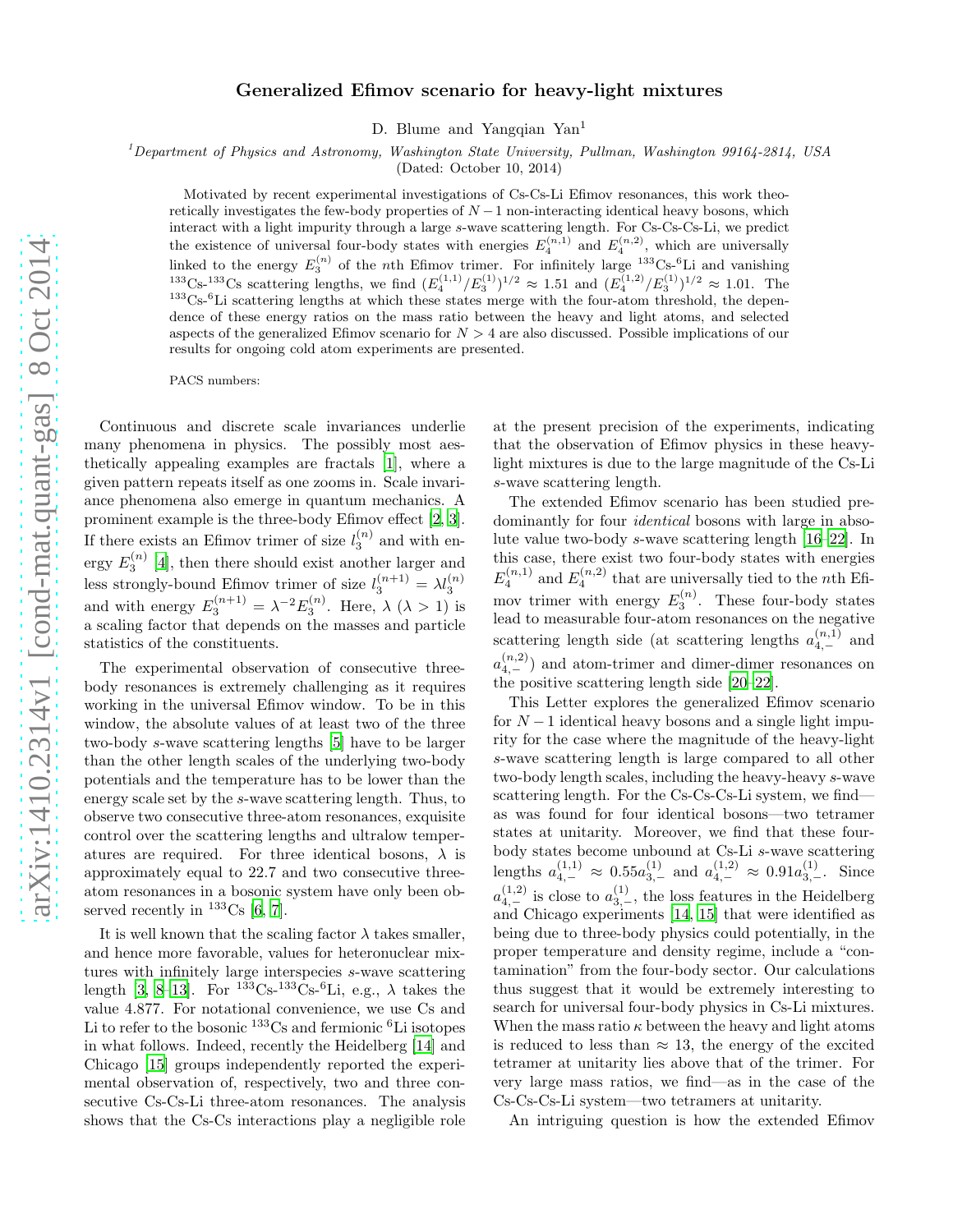scenario, if existent, looks for  $N > 4$ . For N identical bosons, evidence has been presented that there exist fivebody and higher-body states that are universally tied to each Efimov trimer [\[23](#page-8-1)[–25\]](#page-4-13). While many questions regarding the  $N > 4$  extension of the Efimov scenario for identical bosons remain [\[23](#page-8-1), [26](#page-4-14)[–28](#page-4-15)], essentially nothing is known about heteronuclear systems with  $N > 4$ . We find five- and six-body states for the  $B_{N-1}X$  system that are universally tied to the lowest Efimov trimer.

Our model Hamiltonian H,

$$
H = -\frac{\hbar^2}{2m_\text{B}} \sum_{j=1}^{N-1} \nabla_{\vec{r}_j}^2 - \frac{\hbar^2}{2m_\text{X}} \nabla_{\vec{r}_N}^2 + V_{2\text{b}} + V_{3\text{b}}, \quad (1)
$$

is designed to capture the low-energy properties of Nbody droplets. The position vectors of the bosons of mass  $m_{\text{B}}$  are denoted by  $\vec{r}_i$   $(j = 1, \dots, N - 1)$  and the position vector of the impurity of mass  $m<sub>X</sub>$  is denoted by  $\vec{r}_N$ . The potential  $V_{2b}$  accounts for the pairwise interactions between the bosons and the impurity,  $V_{2b} = \sum_{j=1}^{N-1} v_0 \exp[-r_{jN}^2/(2r_0^2)],$  where the depth  $v_0$  $(v_0 < 0)$  and the range  $r_0$  are adjusted to reproduce the desired interspecies two-body scattering length  $a_s$  and  $r_{jk}$  is equal to  $|\vec{r}_j-\vec{r}_k|$ . Motivated by our desire to explore the extension of Efimov's BBX trimer study with large BX and vanishing BB s-wave scattering lengths [\[3,](#page-8-0) [8](#page-4-6)– [13\]](#page-4-7), which has been realized experimentally [\[14,](#page-4-8) [15\]](#page-4-9), to the  $N > 3$  sector, we neglect the interactions between the identical heavy bosons.

The potential  $V_{3b}$  accounts for a repulsive three-body force for each BBX triple,  $V_{3b} = \sum_{j < k}^{N-1} V_0 \exp[-(r_{jk}^2 +$  $(r_{jN}^2 + r_{kN}^2)/(2R_0^2)$ ] [\[23,](#page-8-1) [29\]](#page-4-16). For diverging BX scattering length, the height  $V_0$  and range  $R_0$  of the repulsive three-body interaction are adjusted such that the lowest trimer state is much larger than  $r_0$  and  $R_0$ , i.e., such that the wave function of the lowest trimer is insensitive to the details of the model interactions and accurately described by Efimov's zero-range theory [\[30,](#page-4-17) [31](#page-4-18)]. Throughout, we use  $R_0 = \sqrt{8}r_0$ . Having fixed the parameters of the model Hamiltonian by analyzing the properties of the three-body system, the four- and higher-body sectors are explored and found to be universal, i.e., the four- and higher-body observables are found to be largely insensitive to the details of the underlying potential model, provided the N-body  $(N > 3)$  observables are expressed in terms of the corresponding three-body observables. We emphasize that our model Hamiltonian does not allow us to predict the three-body parameter, which is expected to be determined by the long-range van der Waals tail of the true atom-atom interactions [\[32](#page-4-19)[–37\]](#page-4-20). Rather, the model Hamiltonian allows us to predict four- and higher-body properties relative to the three-body properties. The underlying premise is that the four- and higher-body sectors are fully determined by the three-body sector.

To solve the time-independent Schrödinger equation for the Hamiltonian given in Eq. [\(1\)](#page-6-0), we expand the



FIG. 1: (Color online) Efimov plot for the  $B_{N-1}X$  system  $(N = 3$  and 4) with  $\kappa = 133/6$ . The dashed line shows the energy of the BX system. The solid lines show the three lowest energies of the BBX system. The dotted lines show the energies of the two bound states of the BBBX system that are tied to the lowest Efimov trimer. The excited tetramer becomes unbound at  $r_0/a_s \approx 0.02$ . The calculations are performed for  $V_0 = 3.2 E_{\rm sr}$ , where  $E_{\rm sr}$  is equal to  $\hbar^2/(2\mu r_0^2)$  and  $\mu$  denotes the reduced mass,  $\mu = m_{\text{B}} m_{\text{X}}/(m_{\text{B}} + m_{\text{X}})$ .

eigenstates in the relative coordinates in terms of explicitly correlated Gaussian basis functions [\[31,](#page-4-18) [38](#page-8-2)[–40\]](#page-4-21). The resulting eigenenergies  $E<sub>N</sub>$  provide, according to the Hylleraas-Undheim-MacDonald theorem, variational upper bounds to the energies of the ground and excited states of the system [\[31,](#page-4-18) [38,](#page-8-2) [39](#page-8-3)]. The states considered in this work have vanishing angular momentum and positive parity. Since our implementation provides access only to true bound states and not to resonance states, we are limited to treating N-body states that lie below the ground state of the  $(N-1)$ -body system, i.e., we have access, provided they exist, to N-body states that are tied to the lowest Efimov trimer and not to those that are tied to energetically higher-lying Efimov trimers.

To validate our approach, we consider the  $N$  identical boson system with infinitely large s-wave scattering length [\[31\]](#page-4-18). We find  $(E_4^{(1,1)}/E_3^{(1)})^{1/2} = 2.127(5)$  and  $(E_5^{(1,1)}/E_3^{(1)})^{1/2} = 3.21(5)$ , which agrees well with the literature values of 2.147 [\[19\]](#page-8-4) and 3.22(4) [\[23\]](#page-8-1). For the four-body system, the discrepancy can be explained by small finite-range corrections. Moreover, our calculations confirm the existence of an extremely weakly-bound excited tetramer [\[16](#page-4-10), [17](#page-4-22), [19](#page-8-4)].

Figure [1](#page-7-0) shows the extended Efimov plot for the  $Cs_{N-1}$ Li system with  $N = 3$  and 4 [\[41\]](#page-4-23). The energies of the dimer, trimer and tetramer states are shown by dashed, solid, and dotted lines, respectively. The energy ratios between consecutive trimers at unitarity are close to those predicted by the universal zero-range theory (see Table [I\)](#page-2-0). For the lowest two trimers, the ratio deviates from the universal value by 0.8%, indicating that finite-range effects are negligibly small near unitarity. Non-universal finite-range corrections do, however,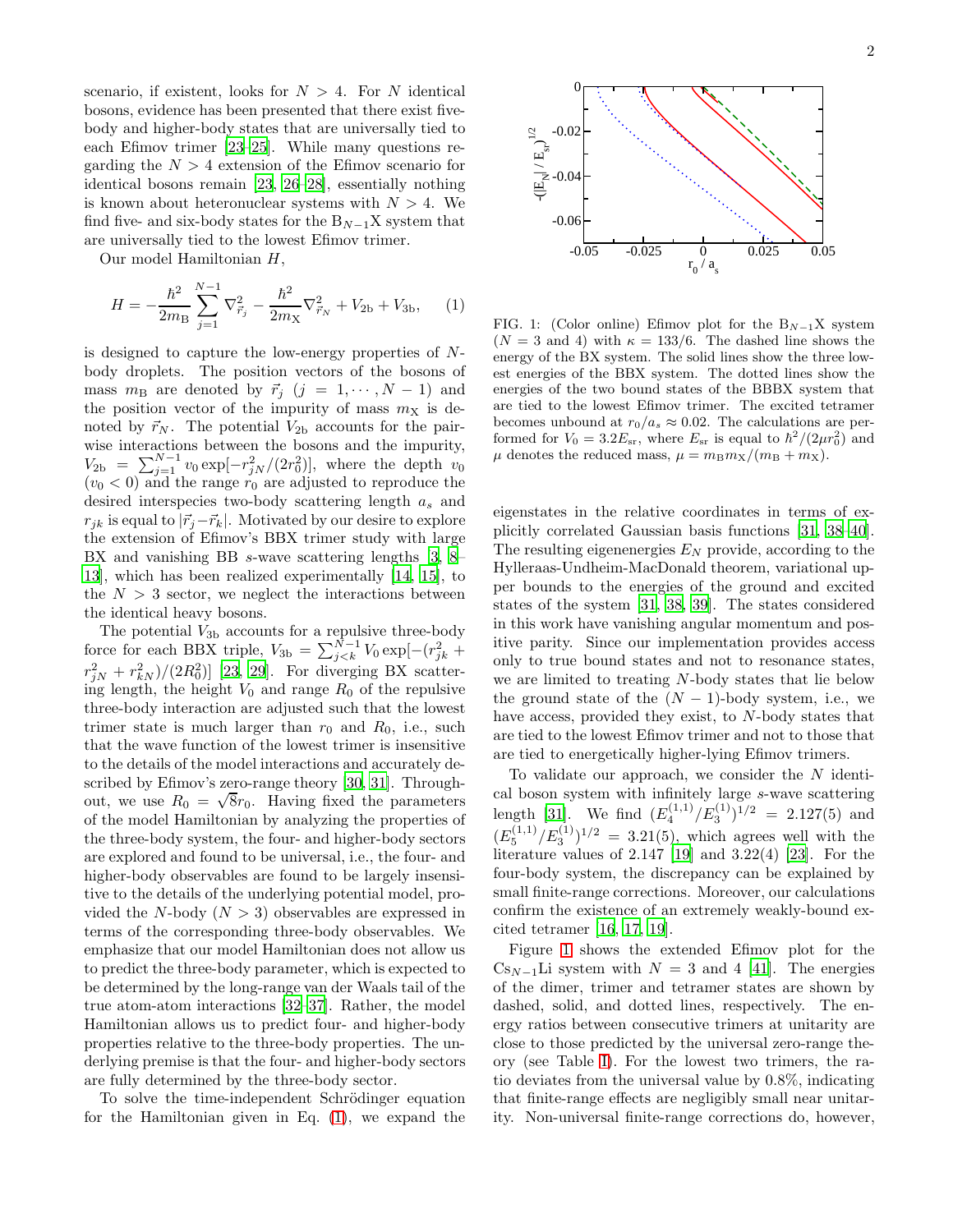<span id="page-2-0"></span>TABLE I: Energies of the  $B_{N-1}X$  system with infinitely large interspecies s-wave scattering length for various mass ratios. The second column reports the binding momentum of the lowest trimer state in units of the binding momentum of the short-range energy scale  $E_{sr}$ . Columns 3-7 report ratios of binding momenta for the systems with  $N = 3 - 6$ . For columns 3-6, the energies were extrapolated to the  $V_0 \rightarrow \infty$  limit. For columns 7-8, we used  $V_0 = 3.2E_{sr}$ . The symbol "—" indicates that no such bound state was found. In the cases where no entry is given, calculations were not performed. For comparison, the last column reports the scaling factor  $\lambda$  calculated from Efimov's zero-range theory.

| $\kappa$ | $E_3^{(1)}$<br>$^{\prime}E_{\rm sr}$ | $E_3^{(2)}$<br>$/E_3^{(1)}$ | $E_3^{(3)}$<br>$^{\prime}E_3^{(2)}$ | $E_4^{(1,1)}/$<br>$\langle E_{3}^{(1)}\rangle$ | $E_4^{(1,2)}/E_3^{(1)}$ | $^{\prime}E_3^{(1)}$<br>$E_5^{(1,1)}$ | $E_3^{(1)}$<br>$E_6^{(1,1)}$ | $\lambda = e^{-\pi/s_0}$ |
|----------|--------------------------------------|-----------------------------|-------------------------------------|------------------------------------------------|-------------------------|---------------------------------------|------------------------------|--------------------------|
| 8        | 0.012                                | 12.510(5)                   |                                     | 1.647(5)                                       |                         | 2.06(4)                               |                              | 12.4878                  |
| 12       | 0.017                                | 8.158(5)                    |                                     | 1.58(1)                                        |                         | 1.94(4)                               |                              | 8.1305                   |
| 16       | 0.021                                | 6.313(5)                    |                                     | 1.544(5)                                       | 1.002(1)                | 1.88(4)                               |                              | 6.2804                   |
| 133/6    | 0.024                                | 4.904(5)                    | 4.867(2)                            | 1.510(5)                                       | 1.010(5)                | 1.82(4)                               | 2.03(10)                     | 4.8651                   |
| 30       | 0.028                                | 3.998(3)                    | 3.958(3)                            | 1.488(5)                                       | 1.026(5)                | 1.78(4)                               | 1.95(10)                     | 3.9553                   |
| 40       | 0.031                                | 3.372(3)                    | 3.330(2)                            | 1.471(5)                                       | 1.046(8)                | 1.75(4)                               |                              | 3.3249                   |
| 50       | 0.033                                | 2.996(5)                    | 2.952(4)                            | 1.461(5)                                       | 1.067(8)                | 1.73(4)                               |                              | 2.9470                   |

Г

play a role when the trimers merge with the three-atom and atom-dimer thresholds. The scattering length ratios where the trimers hit the three-atom threshold are found to be  $a_{3,-}^{(2)}/a_{3,-}^{(1)} = 5.28(8)$  and  $a_{3,-}^{(3)}/a_{3,-}^{(2)} = 4.95(8)$ , which deviate by 8.5% and 1.7%, respectively, from the universal zero-range theory value of 4.865.

For negative and sufficiently large positive interspecies scattering lengths, we find two tetramers that are bound with respect to the lowest trimer. The energies of these tetramers "trace" the energy of the lowest trimer. At unitarity, we find  $(E_4^{(1,1)}/E_3^{(1)})^{1/2} = 1.510(5)$  and  $(E_4^{(1,2)}/E_3^{(1)})^{1/2} = 1.010(5)$ . These values are expected to be fairly close to what the universal zero-range theory would yield. At  $a_s \approx 2.6(4) a_{\text{td}}^{(1)}$ , where  $a_{\text{td}}^{(1)}$  denotes the scattering length where the lowest trimer energy is equal to that of two dimers, the energy of the excited tetramer is equal to that of the lowest trimer, indicating that the excited tetramer becomes unbound at this scattering length [\[42](#page-4-24)].

Qualitatively, the energy spectrum shown in Fig. [1](#page-7-0) is similar to that for the  $N$  identical boson system, which supports two universal tetramers for  $1/a_s \leq$  $1/[13.75(5)a_{\text{td}}^{(n)}]$  [\[19](#page-8-4)]. In that system, it has been shown that the universal tetramers are not only attached to the lowest Efimov trimer but to each Efimov trimer (for the excited Efimov trimers, the "attached" four-body states correspond to resonance states [\[19\]](#page-8-4)). We conjecture that this is also true for the  $B_3X$  system, i.e., we conjecture that there exist two tetramers with energies  $E_4^{(n,1)}$  and  $E_4^{(n,2)}$  that are universally tied to the *n*th Efimov trimer

We now discuss extensions of Fig. [1](#page-7-0) to other mass ratios  $\kappa$  and larger N. Our results for infinitely large  $a_s$  are summarized in Table [1.](#page-7-0) The lowest tetramer becomes less strongly bound with respect to the lowest Efimov trimer

for  $1/a_s$  smaller than a critical inverse scattering length. On the positive scattering length side, we restricted our four-body calculations to fairly large  $a_s$ . As  $a_s$  decreases, the spectrum has been predicted to contain additional four-body states [\[43\]](#page-4-25), which can be thought of as corresponding to Efimov trimer states consisting of a dimer and two atoms.

We find that the scattering lengths where the fourbody states merge with the four-atom threshold are given by  $a_{4,-}^{(1,1)} \approx 0.55 a_{3,-}^{(1)}$  and  $a_{4,-}^{(1,2)} \approx 0.91 a_{3,-}^{(1)}$  for the ground and excited tetramers, respectively. Due to finite-range effects, these ratios are expected to differ somewhat from those values that the universal zero-range theory would predict. The fact that the excited tetramer is very weakly bound with respect to the trimer implies that the scattering length  $a_{3,-}^{(1)}$  at which the trimer is in resonance with the three-atom threshold and the scattering length  $a_{4,-}^{(1,2)}$  at which the excited tetramer is in resonance with the four-atom threshold are quite close. Taking the value of  $a_{3,-}^{(1)} = -337(9)a_0$  [-320(10)a<sub>0</sub>] from the Chicago [\[15](#page-4-9)] [Heidelberg [\[14\]](#page-4-8)] experiment, this yields  $a_{4,-}^{(1,1)} \approx -187a_0$  $[-178a_0]$  and  $a_{4,-}^{(1,2)} \approx -305a_0$  [-290a<sub>0</sub>]. Our results suggest that the analysis of the experimental data could be impacted by the existence of the excited tetramer discussed in the present work. Future work should disentangle the zero- and finite-range effects, and possibly build van der Waals universality into the model Hamiltonian. Moreover, finite temperature effects need to be investigated carefully.

with increasing mass ratio and appears to approach a constant for large  $\kappa$ . The ratio  $(E_4^{(1,2)}/E_3^{(1)})^{1/2}$  at unitarity increases from 1.002(1) for  $\kappa = 16$  to 1.067(8) for  $\kappa = 50$ . Our results disagree with a recent study that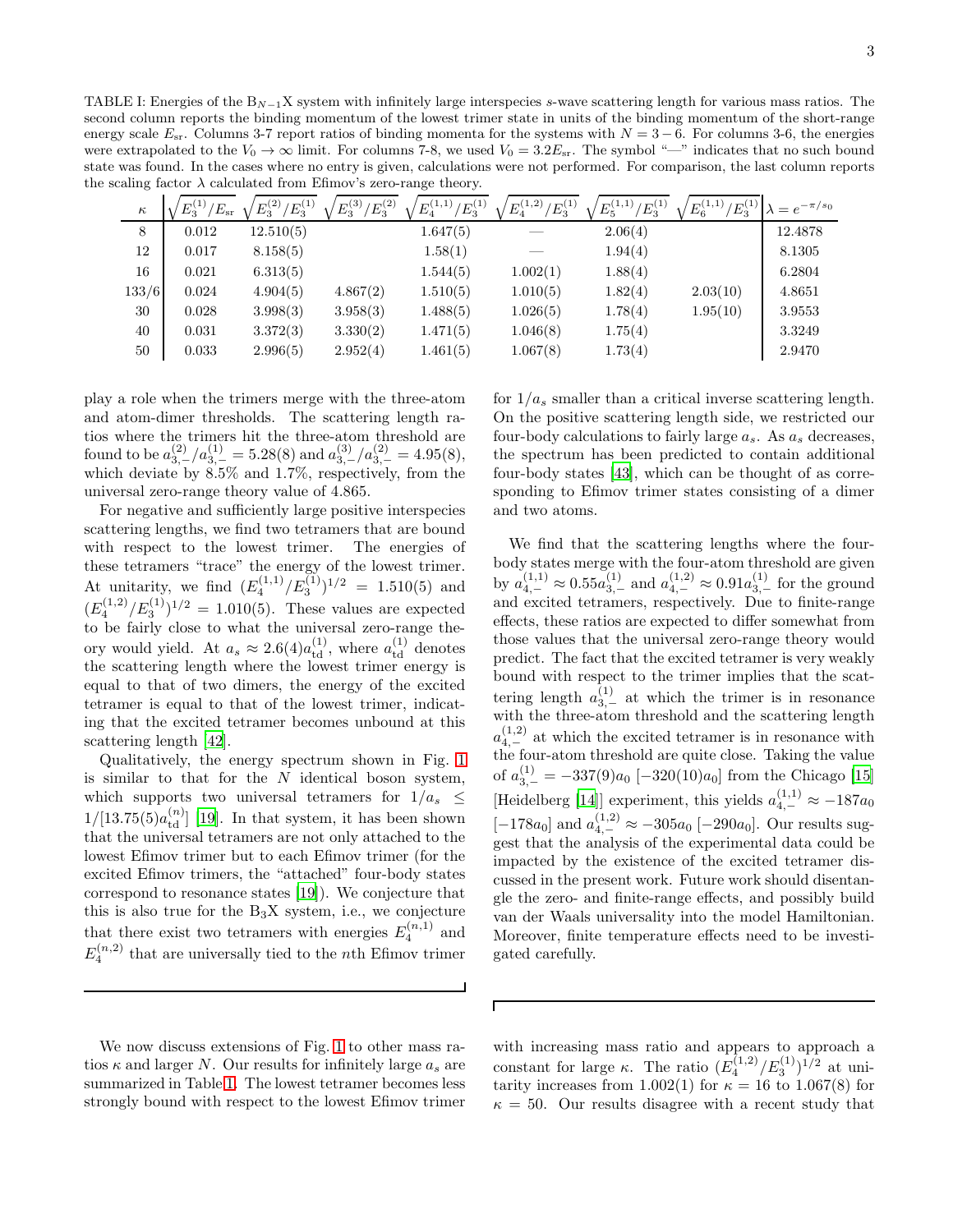reported that BBBX systems with mass ratios  $\kappa = 30$ and 50 support a single tetramer state tied to each Efimov trimer [\[43](#page-4-25)]. The reason for this disagreement is not clear. We find that the excited tetramer appears at  $\kappa \approx 13$ . For  $\kappa = 12$  and 8, we find an excited tetramer that is bound relative to the lowest trimer for negative scattering lengths away from unitarity but not at unitarity. This shows that the excited tetramer ceases to exist at different  $a_s$  for  $\kappa = 8$  to 133/6. We did not investigate what happens to the excited tetramer for  $\kappa = 30 - 50$  on the positive scattering length side. For  $\kappa = 50$  and infinitely large interspecies scattering length, we searched for a second excited tetramer with energy  $E_4^{(1,3)}$  that is bound with respect to the lowest Efimov trimer but did not find one. The energies of the lowest  $N = 5$  and 6 states (see columns 7-8 of Table [I\)](#page-2-0) behave similar to the energy of the lowest tetramer, i.e., the binding of the lowest pentamer relative to the lowest tetramer and the binding of the lowest  $N = 6$  state relative to the lowest pentamer decrease with increasing  $\kappa$ . It would be interesting to extend the calculations presented in this paper to larger N.

Figure [2](#page-8-5) shows the pair distribution functions for the  $B_{N-1}X$  systems  $(N = 3$  and 4) with  $\kappa = 8$  (dotted line), 133/6 (solid line) and 40 (dashed line) for infinitely large BX and vanishing BB scattering lengths. The scaled pair distribution function  $4\pi r^2 P_{\text{BB}}(r)$  (left column of Fig. [2\)](#page-8-5) tells one the likelihood to find two identical bosons at a distance r from each other while the scaled pair distribution function  $4\pi r^2 P_{\rm BX}(r)$  (right column of Fig. [2\)](#page-8-5) tells one the likelihood to find a B atom at a distance  $r$  from the X atom. To facilitate the comparison between systems with different mass ratios, the lengths in Fig. [2](#page-8-5) are scaled by the binding momentum  $\kappa_3^{(1)}$ , where  $\hbar \kappa_3^{(1)} = (2 \mu E_3^{(1)})^{1/2}$  [\[44](#page-5-0)].

Figures [2\(](#page-8-5)a) and 2(b) show  $r^2 P_{\text{BB}}(r)$  and  $r^2 P_{\text{BX}}(r)$ for the lowest Efimov trimer. Two characteristics are evident. First,  $r^2 P_{\text{BX}}$  is larger at small r than  $r^2 P_{\text{BB}}$ . This is not surprising, as the B atoms do not interact and are held together through the light impurity. Second, the B atoms become slightly more localized with increasing mass ratio  $\kappa$ , i.e., the BB pair distribution function becomes narrower with increasing  $\kappa$ . Figures [2\(](#page-8-5)c)-[2\(](#page-8-5)f) show the scaled pair distribution functions for the BBBX system. The scaled pair distribution functions for the lowest tetramer [Figs. [2\(](#page-8-5)c)[-2\(](#page-8-5)d)] behave similarly to those for the lowest trimer. For the excited tetramer [Figs.  $2(e) - 2(f)$  $2(e) - 2(f)$  $2(e) - 2(f)$ ], the scaled pair distribution functions exhibit a double-peak structure (BB distance) or "shoulder" at large distances (BX distance), indicating that the excited tetramer can be roughly thought of, like the excited tetramer in the four identical boson system [\[24\]](#page-4-26), as a trimer with a fourth atom "tagged on" (i.e., a "3+1 state").

In summary, this paper presented results for the ex-



FIG. 2: (Color online) Pair distribution functions for infinitely large BX and vanishing BB scattering lengths for (a) and (b) the lowest trimer, (c) and (d) the lowest tetramer, and (e) and (f) the first excited tetramer. Panels (a), (c) and (e) show the scaled pair distribution functions  $r^2 P_{\text{BB}}(r)$  while panels (b), (d) and (f) show the scaled pair distribution functions  $r^2 P_{\text{BX}}(r)$ . Dotted, solid, and dashed lines are for  $\kappa = 8$ , 133/6 and 40, respectively. The calculations are performed for  $V_{3b} = 3.2E_{sr}$ .

tended Efimov scenario for heteronuclear  $B_{N-1}X$  mixtures. It was found that the number of universal fourbody bound states that are tied to the Efimov trimers depends on the mass ratio and scattering length. Structural properties of the four-body system were analyzed and extensions to the five- and six-body sector were presented. The results presented constitute an important contribution to the understanding of universal low-energy phenomena across the fields of atomic, nuclear and particle physics. Our calculations present the first comprehensive study of the extension of the generalized Efimov scenario to heteronuclear mixtures and are directly relevant to on-going cold atom experiments on ultracold Cs-Li mixtures. Concretely, an estimate of the four-atom resonance positions was given.

Acknowledgments: DB acknowledges Hans-Werner Hammer and Shina Tan for insightful discussions, and Yujun Wang for sharing unpublished data related to Ref. [\[43](#page-4-25)]. Support by the National Science Foundation (NSF) through Grant No. PHY-1205443 is gratefully acknowledged. DB also acknowledges support from the Institute for Nuclear Theory during the program INT-14-1, "Universality in Few-Body Systems: Theoretical Challenges and New Directions".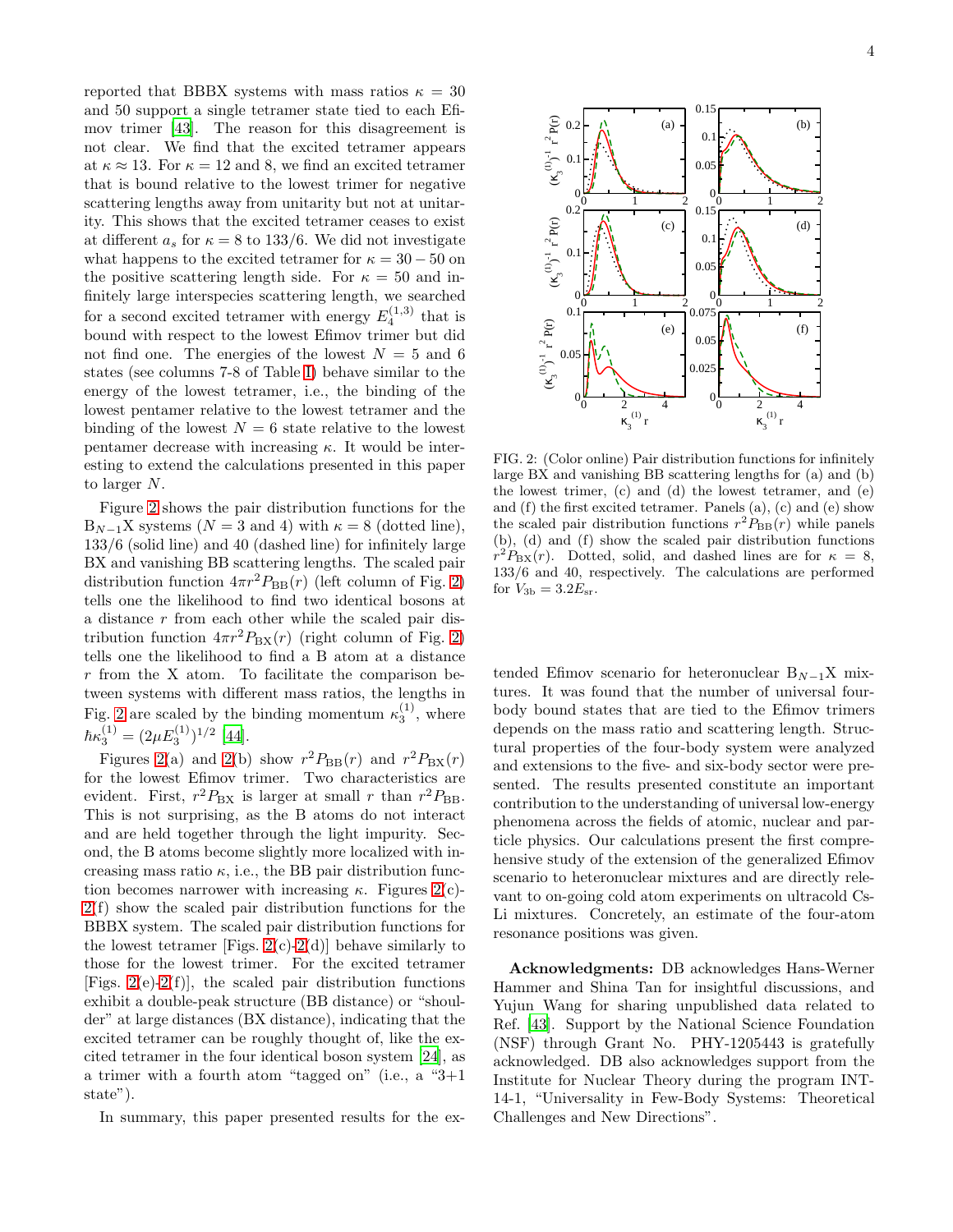- <span id="page-4-0"></span>[1] H.-O. Peitgen, H. Jürgens, and D. Saupe, Chaos and Fractals: New Frontiers of Science, Second Edition (Springer).
- <span id="page-4-1"></span>[2] V. Efimov, Phys. Lett. B 33, 563 (1970).
- [3] E. Braaten and H.-W. Hammer, Phys. Rep. 428, 259 (2006).
- <span id="page-4-2"></span>[4] Throughout this work, an energy of zero corresponds to two infinitely far separated atoms. The three- and fourbody energies are measured relative to this "two-body zero-energy threshold."
- <span id="page-4-3"></span>[5] The Efimov regime for three-body systems can be realized when two of three two-body s-wave scattering lengths are large in magnitude [\[3](#page-8-0)].
- <span id="page-4-4"></span>[6] B. Huang, L. A. Sidorenkov, R. Grimm, and J. M. Hutson, Phys. Rev. Lett. 112, 190401 (2014).
- <span id="page-4-5"></span>[7] Two consecutive three-atom resonances were reported in a bosonic <sup>7</sup>Li gas [S. E. Pollack, D. Dries, and R. G. Hulet, Science 326, 1683 (2009)]; however, an updated analysis does not identify a second three-atom resonance [P. Dyke, S. E. Pollack, and R. G. Hulet, Phys. Rev. A 88, 023625 (2013)]. Independent work [B. S. Rem, A. T. Grier, I. Ferrier-Barbut, U. Eismann, T. Langen, N. Navon, L. Khaykovich, F. Werner, D. S. Petrov, F. Chevy, and C. Salomon, Phys. Rev. Lett. 110, 163202 (2013)] commented that a second three-atom resonance in <sup>7</sup>Li "should be detectable" but did not observe a second three-atom resonance. An excited three-atom resonance was reported in a <sup>6</sup>Li mixture, for which the scaling factor  $\lambda$  is to a good approximation the same as for three identical bosons [J. R. Williams, E. L. Hazlett, J. H. Huckans, R. W. Stites, Y. Zhang, and K. M. O'Hara, Phys. Rev. Lett. 103, 130404 (2009)].
- <span id="page-4-6"></span>[8] V. Efimov, JETP Lett. 16, 34 (1972).
- [9] V. Efimov, Nucl. Phys. A **210**, 157 (1973).
- [10] D. S. Petrov, Phys. Rev. A 67, 010703(R) (2003).
- [11] J. P. D'Incao and B. D. Esry, Phys. Rev. A 73, 030703 (R) (2006).
- [12] J. P. D'Incao and B. D. Esry, Phys. Rev. A 73, 030702 (R) (2006).
- <span id="page-4-7"></span>[13] K. Helfrich, H.-W. Hammer, and D. S. Petrov, Phys. Rev. A 81, 042715 (2010).
- <span id="page-4-8"></span>[14] R. Pires, J. Ulmanis, S. Häfner, M. Repp, A. Arias, E. D. Kuhnle, and M. Weidemüller, Phys. Rev. Lett. 112, 250404 (2014).
- <span id="page-4-9"></span>[15] S.-K. Tung, K. Jiménez-García, J. Johansen, C. Parker, and C. Chin, [arXiv:1402.5943.](http://arxiv.org/abs/1402.5943)
- <span id="page-4-10"></span>[16] H.-W. Hammer and L. Platter, Eur. Phys. J. A 32, 113 (2007).
- <span id="page-4-22"></span>[17] J. von Stecher, J. P. D'Incao, and C. H. Greene, Nat. Phys. 5, 417 (2009).
- [18] A. Deltuva, Phys. Rev. A **82**, 040701 (2010).
- [19] A. Deltuva, Few-Body Systems 54, 569 (2013).
- <span id="page-4-12"></span>[20] M. Zaccanti, B. Deissler, C. D'Errico, M. Fattori, M. Jona-Lasinio, S. Müller, G. Roati, M. Inguscio, and G. Modugno, Nat. Phys. 5, 586 (2009).
- [21] S. E. Pollack, D. Dries, and R. G. Hulet, Science 326, 1683 (2009).
- <span id="page-4-11"></span>[22] F. Ferlaino, S. Knoop, M. Berninger, W. Harm, J. P. D'Incao, H.-C. Nägerl, and R. Grimm, Phys. Rev. Lett. 102, 140401 (2009).
- [23] J. von Stecher, J. Phys. B 43, 101002 (2010).
- <span id="page-4-26"></span>[24] J. von Stecher, Phys. Rev. Lett. **107**, 200402 (2011).
- <span id="page-4-13"></span>[25] M. Gattobigio and A. Kievsky, Phys. Rev. A 90, 012502 (2014).
- <span id="page-4-14"></span>[26] G. J. Hanna and D. Blume, Phys. Rev. A 74, 063604 (1996).
- [27] A. N. Nicholson, Phys. Rev. Lett. **109**, 073003 (2012).
- <span id="page-4-15"></span>[28] A. Kievsky, N. K. Timofeyuk, and M. Gattobigio, [arXiv:1405.2371.](http://arxiv.org/abs/1405.2371)
- <span id="page-4-16"></span>[29] Note that the three-body potential employed in this paper is parameterized in terms of the sum of the square of the three interparticle distances and not in terms of the hyperradius of the three-body subsystem. For the equalmass system, the two parameterizations are, except for a scaling factor, equivalent [\[23](#page-8-1)].
- <span id="page-4-17"></span>[30] The repulsive three-body potential "pushes" the amplitude of the lowest trimer state to larger hyperradii. In the three-body sector at unitarity, this means that the correction to the universal  $1/R^2$  hyperradial potential (R denotes the hyperradius), which scales as  $r_0/R^3$  [V. Efimov, Phys. Rev. C 47, 1876 (1993)] and plays a role at relatively small hyperradii, gets probed less. This implies that the energetically lowest lying trimer has, for sufficiently large  $V_0$ , Efimov character. See Ref. [\[31\]](#page-4-18) for details.
- <span id="page-4-18"></span>[31] See to-be-inserted-by-the-editor for details on the comparison with the zero-range theory results, and for details on the basis set expansion approach and other computational aspects.
- <span id="page-4-19"></span>[32] M. Berninger, A. Zenesini, B. Huang, W. Harm, H.-C. Nägerl, F. Ferlaino, R. Grimm, P. S. Julienne, and J. M. Hutson, Phys. Rev. Lett. 107, 120401 (2011).
- [33] R. Schmidt, S. P. Rath, and W. Zwerger, Eur. Phys. J. B 85, 386 (2012).
- [34] J. Wang, J. P. D'Incao, B. D. Esry, and C. H. Greene, Phys. Rev. Lett. 108, 263001 (2012).
- [35] Y. Wang, J. Wang, J. P. D'Incao, and C. H. Greene, Phys. Rev. Lett. 109, 243201 (2012).
- [36] P. Naidon, S. Endo, and M. Ueda, Phys. Rev. A 90, 022106 (2014).
- <span id="page-4-20"></span>[37] P. Naidon, S. Endo, and M. Ueda, Phys. Rev. Lett. 112, 105301 (2014).
- [38] Y. Suzuki and K. Varga, Stochastic Variational Approach to Quantum Mechanical Few-Body Problems, Springer Verlag, Berlin (1998).
- [39] J. Mitroy, S. Bubin, W. Horiuchi, Y. Suzuki, L. Adamowicz, W. Cencek, K. Szalewicz, J. Komasa, D. Blume, and K. Varga, Rev. Mod. Phys. 85, 693 (2013).
- <span id="page-4-21"></span>[40] D. Rakshit, K. M. Daily, and D. Blume, Phys. Rev. A 85, 033634 (2012).
- <span id="page-4-23"></span>[41] The mass ratio for Cs-Li is 22.095, which is  $0.3\%$  smaller than the value  $133/6 \approx 22.167$  used in the present work. The zero-range theory yields  $\lambda = 4.877$  and 4.865 for  $\kappa =$ 22.095 and 22.167, respectively. The difference between these  $\lambda$  values is 0.25%. For the purpose of the present paper, the difference in the mass ratios is insignificant.
- <span id="page-4-24"></span>[42] The scattering length at which the energy of the excited tetramer crosses the energy of the lowest trimer is expected to be sensitive to finite-range effects, i.e., a precise determination of the critical scattering length value requires precise knowledge of the energy difference  $E_4^{(n,2)} - E_3^{(n)}.$
- <span id="page-4-25"></span>[43] Y. Wang, W. B. Laing, J. von Stecher, and B. D. Esry, Phys. Rev. Lett. 108, 073201 (2012).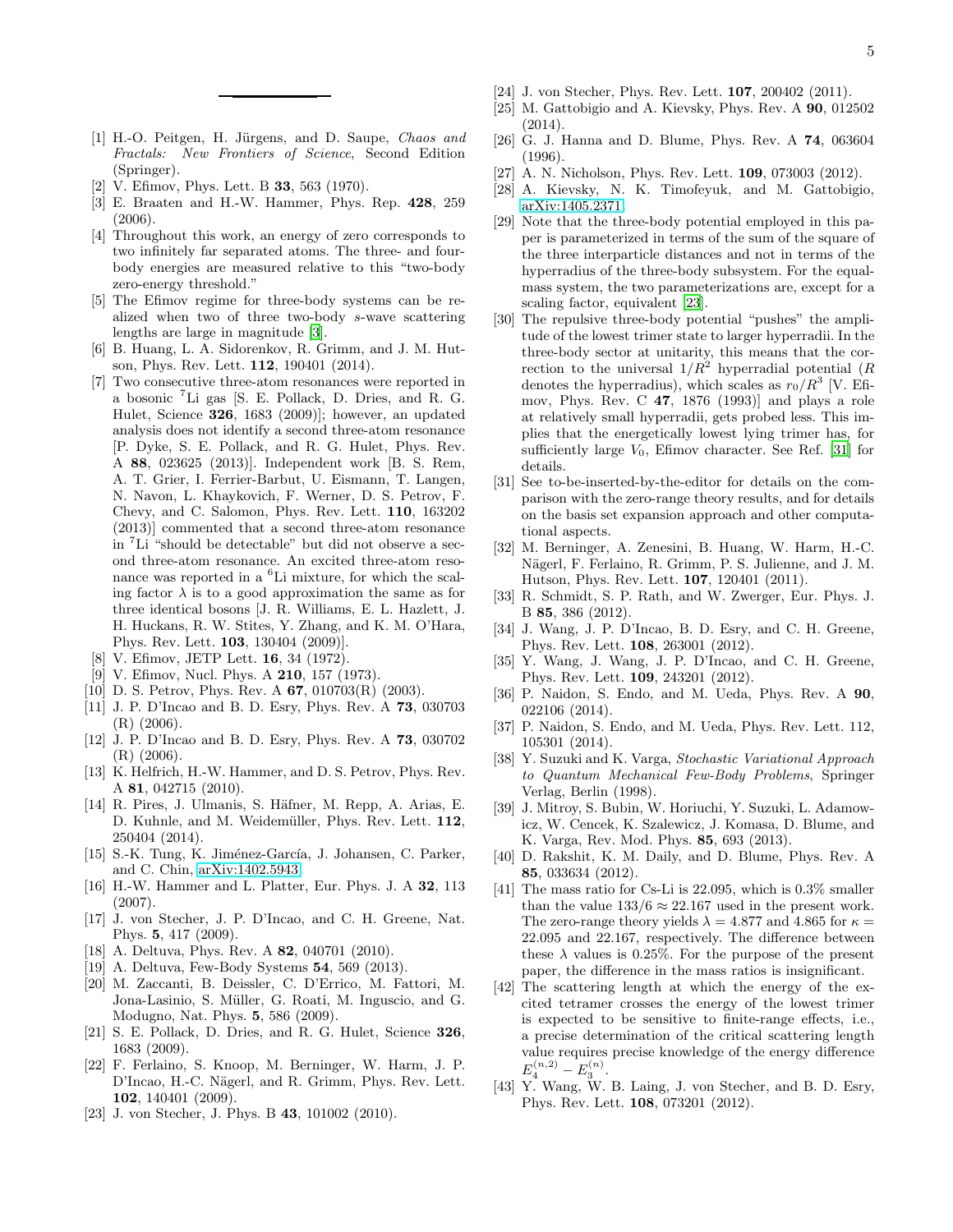<span id="page-5-0"></span>[44] Note that the use of the two-body reduced mass  $\mu$  is, to some extent, arbitrary; one could alternatively use a three-body reduced mass.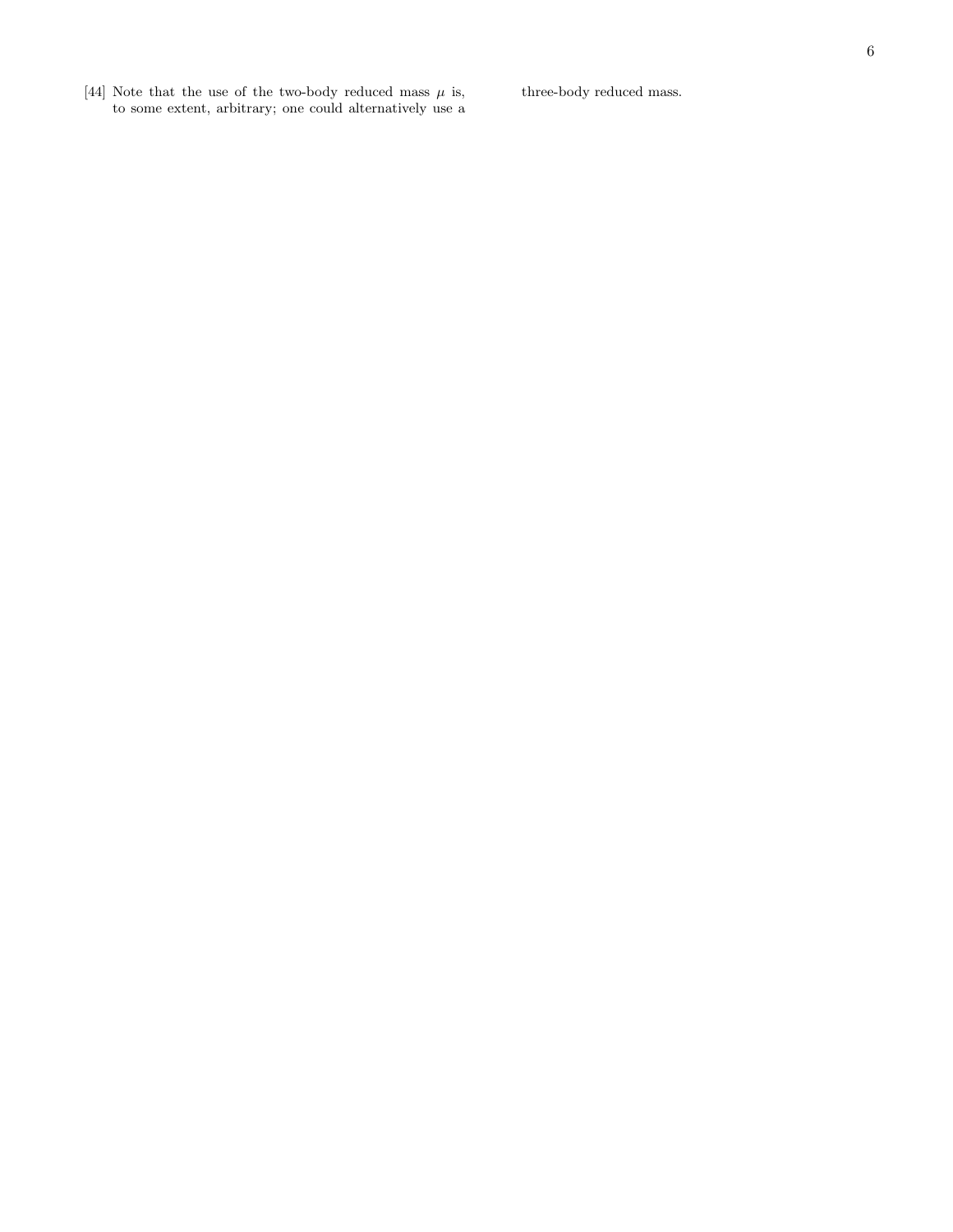# Supplemental material for "Generalized Efimov scenario for heavy-light mixtures"

D. Blume and Yangqian Yan<sup>1</sup>

<sup>1</sup>Department of Physics and Astronomy, Washington State University, Pullman, Washington 99164-2814, USA

(Dated: October 10, 2014)

The notation employed in this supplemental material follows that introduced in the main text.

PACS numbers:

#### BASIS SET EXPANSION APPROACH

To solve the time-independent Schrödinger equation for the Hamiltonian  $H$  given in Eq. (1) of the main text, we employ an explicitly correlated Gaussian basis set [\[1,](#page-8-2) [2](#page-8-3)]. The eigenfunctions  $\psi_{\beta}$  of the Hamiltonian H are expanded in terms of the basis functions  $\phi_l^{(\beta)}$  $\mathop{l\phantom{\beta}}\limits^{(\beta)}$ 

<span id="page-6-0"></span>
$$
\psi_{\beta} = \sum_{l=1}^{N_b} c_l^{(\beta)} \phi_l^{(\beta)},\tag{1}
$$

where each of the basis functions  $\phi_l^{(\beta)}$  $l^{(\rho)},$ 

<span id="page-6-1"></span>
$$
\phi_l^{(\beta)} = \mathcal{S} \exp\left[ -\frac{1}{2} \sum_{j=1}^{N-1} \sum_{k>j}^N \left( \frac{r_{jk}}{\alpha_{jk}^{(l)}} \right)^2 \right],\tag{2}
$$

depends on  $N(N-1)/2$  independent non-linear variational parameters  $\alpha_{jk}^{(l)}$  that are optimized semistochastically. For notational simplicity, the dependence of the  $\alpha_{jk}^{(l)}$ 's on the state index  $\beta$  is not indicated explicitly in Eq.  $(2)$ . S denotes a symmetrizer that ensures that the basis function  $\phi_l^{(\beta)}$  $\mu^{(\rho)}$  is symmetric under the exchange of any two identical bosons. The  $c_l^{(\beta)}$  $l_l^{(\rho)}$  denote linear variational or expansion parameters that are determined by solving the generalized eigenvalue problem  $\underline{H}\bar{c}^{(\beta)} = E^{\text{var}}_{\beta}\underline{O}\bar{c}^{(\beta)}$ , where  $\underline{H}$  and  $\underline{O}$  denote the Hamiltonian and (non-diagonal) overlap matrices, respectively. The vector  $\bar{c}^{(\beta)}$  contains the coefficients  $c_1^{(\beta)}, \cdots, c_{N_b}^{(\beta)}$  $\frac{(\rho)}{N_b},$ where  $N_b$  denotes the size of the matrix (or equivalently, the size of the basis set). According to the variational principle, the energies  $E^{\text{var}}_{\beta}$  are upper bounds to the exact eigenenergies  $E_{\beta}$ . Assuming that  $E_1^{\text{var}} \leq E_2^{\text{var}} \leq \cdots \leq$  $E_{N_b}^{\text{var}},$  one has  $E_1 \leq E_1^{\text{var}}, E_2 \leq E_2^{\text{var}}, \cdots$ . The matrix elements  $H_{ll'}$  and  $O_{ll'}$  have closed analytical expressions and the generalized eigenvalue problem is solved using one of ARPACK's eigenvalue solvers.

The superscript " $(\beta)$ " on the right hand side of Eq. [\(1\)](#page-6-0) indicates that the basis set is constructed for the  $\beta$ th eigenstate  $\psi_{\beta}$ . While one could construct a single basis set that provides a good description of the lowest few eigenstates, our work takes advantage of the fact that the basis set can be optimized separately for each eigenstate. For the BBX system, e.g., the two energetically lowestlying states differ in size by the scaling factor  $\lambda$ . This

implies that the variational parameters  $\alpha_{jk}^{(l)}$  that yield an efficient description of the ground state (the state with  $\beta = 1$ ) and of the first excited state (the state with  $\beta = 2$ ) are very different. Another key point of the basis set expansion approach is that the basis set can be systematically improved. Our three-body energies are, except very close to the three-atom break-up threshold, converged to 0.1% or better. Our four-body energies are converged to 1% or better. For the  $B_3X$  system at unitarity with  $\kappa = 133/6$ , e.g., we clearly see that the energy of the first excited four-body state lies below that of the lowest BBX state.

### BENCHMARKING OUR APPROACH: N IDENTICAL BOSONS

To validate our approach, we consider  $N$  identical bosons of mass  $m<sub>B</sub>$  with infinitely large s-wave scattering length  $a_s$  described by the Hamiltonian  $H_B$ ,

<span id="page-6-2"></span>
$$
H_{\rm B} = \sum_{j=1}^{N} -\frac{\hbar^2}{2m_{\rm B}} \nabla_{\vec{r}_j}^2 + V_{\rm 2b} + V_{\rm 3b}.
$$
 (3)

The potential  $V_{2b}$  accounts for the interactions between all  $N(N-1)/2$  pairs,

$$
V_{2b} = \sum_{j=1}^{N-1} \sum_{k>j}^{N} v_0 \exp\left(-\frac{r_{jk}^2}{2r_0^2}\right),
$$
 (4)

where  $v_0$  and  $r_0$  denote the depth and range of the attractive two-body Gaussian. The depth and range are adjusted such that the free-space two-body system supports one zero-energy bound state. The potential  $V_{3b}$  accounts for the interactions between all  $N(N-1)(N-2)/6$ triples,

$$
V_{3b} = \sum_{j=1}^{N-2} \sum_{k>j}^{N-1} \sum_{l>k}^{N} V_0 \exp\left(-\frac{r_{jk}^2 + r_{kl}^2 + r_{lj}^2}{2R_0^2}\right), \quad (5)
$$

where  $V_0$  and  $R_0$  denote the depth and range of the repulsive three-body Gaussian. Our calculations use  $R_0 = \sqrt{8}r_0$ . As discussed in Ref. [\[3\]](#page-8-1), the repulsive three-body potential serves to eliminate deeply-bound non-universal states in the  $N = 3$  sector. In essence, the three-body potential "cuts off" the short-range portion of the effective hyperradial potential curve that is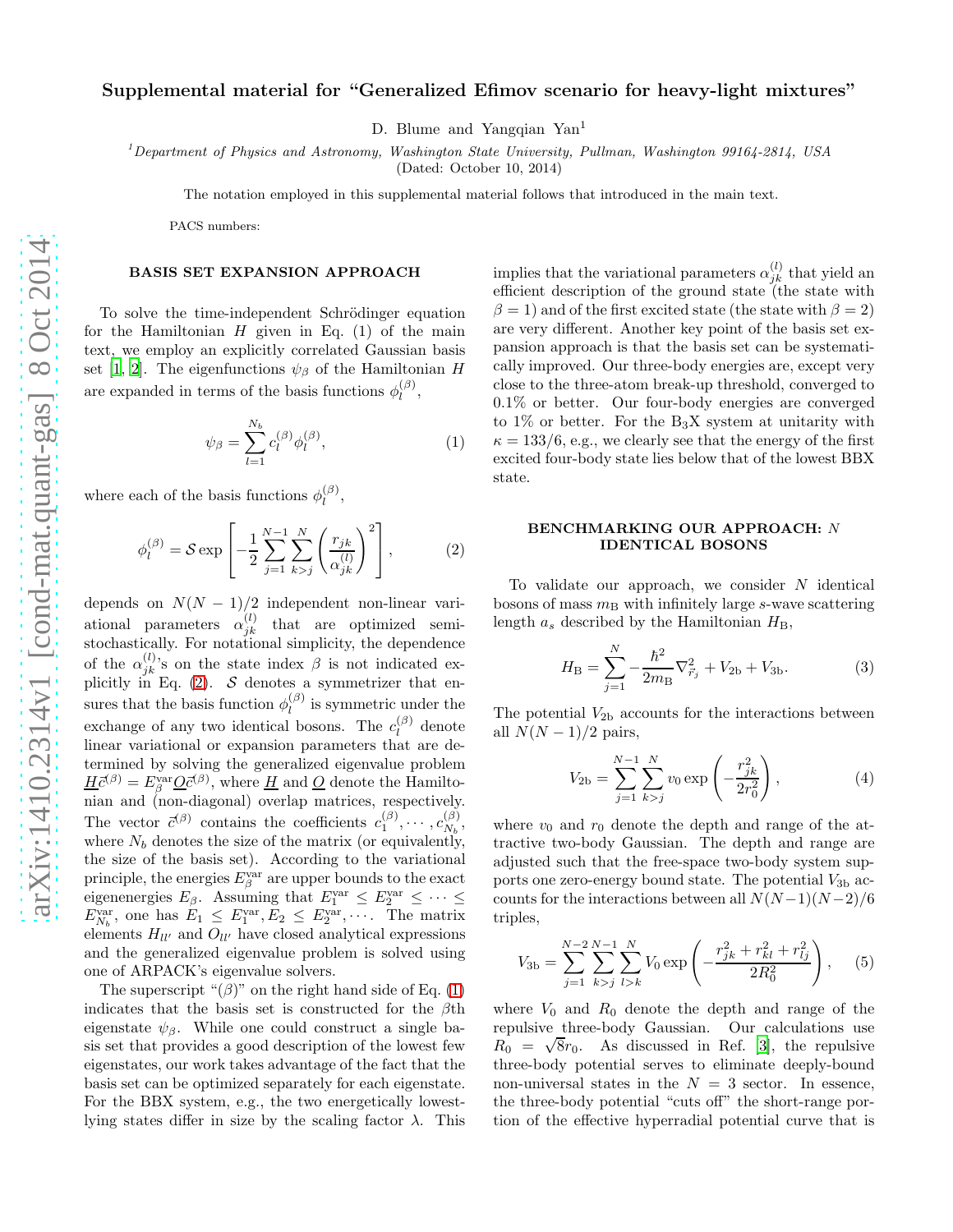governed by the two-body effective range and deviates from the effective three-body hyperradial Efimov potential curve. Using this model, the ratio of the binding momenta of the two energetically lowest-lying three-body states is  $(E_3^{(1)}/E_3^{(2)})^{1/2} = 22.99$  for  $V_0 = 0$ , takes a minimum value of  $(E_3^{(1)}/E_3^{(2)})^{1/2} = 21.48$  for  $V_0 \approx 0.3 E_{\rm sr}$ , and approaches  $(E_3^{(1)}/E_3^{(2)})^{1/2} = 22.71$  as  $V_0 \to \infty$ . For  $V_0 \ge E_{\rm sr}$ , the ratio  $E_3^{(1)}/E_3^{(2)}$  lies within 0.08% of the universal zero-range value of 22.694. The small difference of the binding momentum ratios for the finite-range Hamiltonian  $H<sub>B</sub>$  and for the zero-range model can be attributed to the fact that both  $V_{2b}$  and  $V_{3b}$  have a finite range.

The four identical boson system with infinitely large swave scattering length has been benchmarked most precisely by Deltuva [\[4\]](#page-8-4) using a momentum space representation that allows for the treatment of bound and resonance states. It was shown that the four-body energies  $E_4^{(n,1)}$ 4 and  $E_4^{(n,2)}$  approach the ratios  $(E_4^{(n,1)}/E_3^{(n)})^{1/2} = 2.147$ and  $(E_4^{(n,2)}/E_3^{(n)})^{1/2} = 1.0011$ , respectively, for sufficiently large  $n$  [\[4\]](#page-8-4). For the Hamiltonian given in Eq. [\(3\)](#page-6-2) with  $V_0 = 4.8E_{\rm sr}$ , we find (see also the main text) that the binding momentum ratio of the lowest four-body state and the lowest three-body state is  $(E_4^{(1,1)}/E_3^{(1)})^{1/2}$  = 2.127(5). For this  $V_0$ , the lowest three-body energy is  $-2.64 \times 10^{-4} E_{\rm sr}$ , i.e., the three-body system is large compared to both  $r_0$  and  $R_0$  and thus, to a good approximation, independent of  $r_0$  and  $R_0$ . We also find a weakly-bound excited four-body state with the binding momentum ratio  $(E_4^{(1,2)}/E_3^{(1)})^{1/2} \ge 1.0004$  that is tied to the lowest three-body state. Although the variational principle does not apply to energy ratios, we can assign the " $\geq$ " sign since the energy of the lowest three-body state has a significantly smaller basis set error than the energy of the excited four-body state.

### HEAVY-LIGHT (2, 1) SYSTEM AT UNITARITY

To validate our calculations for the  $(2, 1)$  system with unequal masses, we consider the case where the interspecies s-wave scattering length is infinitely large and the intraspecies two-body potential is set to zero. In the limit of zero-range interactions, the hyperangular and hyperradial degrees of freedom separate, and the hyperradial density  $P_{\text{hyper}}(R)$  can be calculated analytically [\[5\]](#page-8-0) (see the solid line in Fig. [1](#page-7-0) for  $\kappa = 133/6$ . Here, the hyperradius  $R$  is defined through

$$
\mu R^2 = \sum_{j=1}^2 m_\text{B} (\vec{r}_j - \vec{r}_\text{cm})^2 + m_\text{X} (\vec{r}_3 - \vec{r}_\text{cm})^2, \qquad (6)
$$

where  $\vec{r}_{\text{cm}}$  denotes the center-of-mass vector of the  $B_2X$ system. For comparison, squares and circles show the hyperradial densities for the energetically lowest-lying



<span id="page-7-0"></span>FIG. 1: (Color online) Hyperradial density  $P_{\text{hyper}}(R)$  for the  $B_2X$  system with infinitely large interspecies  $s$ -wave scattering length and  $\kappa = 133/6$ . The squares and circles show the hyperradial densities for the ground and first excited state of the finite-range model Hamiltonian with  $V_0 = 3.2E_{\rm sr}$  and  $R_0 = \sqrt{8}r_0$ . The solid line shows the hyperradial density for the zero-range model Hamiltonian. For all three curves, dimensionless units are used (see the text for details).

and second lowest-lying states obtained from our basis set expansion calculations for the Hamiltonian  $H$  [see Eq. (1) of the main text]. To make this figure, the lengths have been scaled by the three-body parameter  $\kappa_3$ . For the circles and the solid line,  $\kappa_3$  is defined through  $\hbar^2 \kappa_3^2/(2\mu) = |E_3^{(2)}|$ , where  $E_3^{(2)}$  is the energy of the first excited state of the finite-range model Hamiltonian. For the squares, we define  $\kappa_3$  through  $\hbar^2 \kappa_3^2/(2\mu) = \lambda^2 |E_3^{(2)}|$ , where  $\lambda$  is obtained by solving the hyperangular portion of the zero-range model Hamiltonian. As shown in Table I of the main text, this zero-range scaling factor is very close to the scaling factor obtained from the spacing between the two lowest three-body energies of the finite-range model Hamiltonian. The good agreement for  $\kappa_3 R \gtrsim 0.5$  between the hyperradial density for the zerorange model and the hyperradial densities of the finiterange Hamiltonian with two- and three-body interactions demonstrates that the model Hamiltonian employed in our work captures the Efimov physics in the three-body sector accurately.

Varying  $V_0$  changes the three-body parameter. The scaled hyperradial densities and energy ratios, however, are, to a good approximation, unchanged for  $V_0 \gtrsim E_{\rm sr}$ and agree well with those for the zero-range model. As an example, Fig. [2](#page-8-5) shows the binding momentum ratio  $(E_3^{(1)}/E_3^{(2)})^{1/2}$  as a function of  $V_0$  for infinitely large interspecies s-wave scattering length and  $\kappa = 133/6$ . As can be seen, the binding momentum ratio is approximately independent of  $V_0$  for  $V_0 \gtrsim E_{\rm sr}$ . In the large  $V_0$ limit, the binding momentum ratio is close but not identical to the binding momentum ratio predicted by the zerorange theory. The small deviation can be attributed to the weak breaking of the discrete scale invariance of the